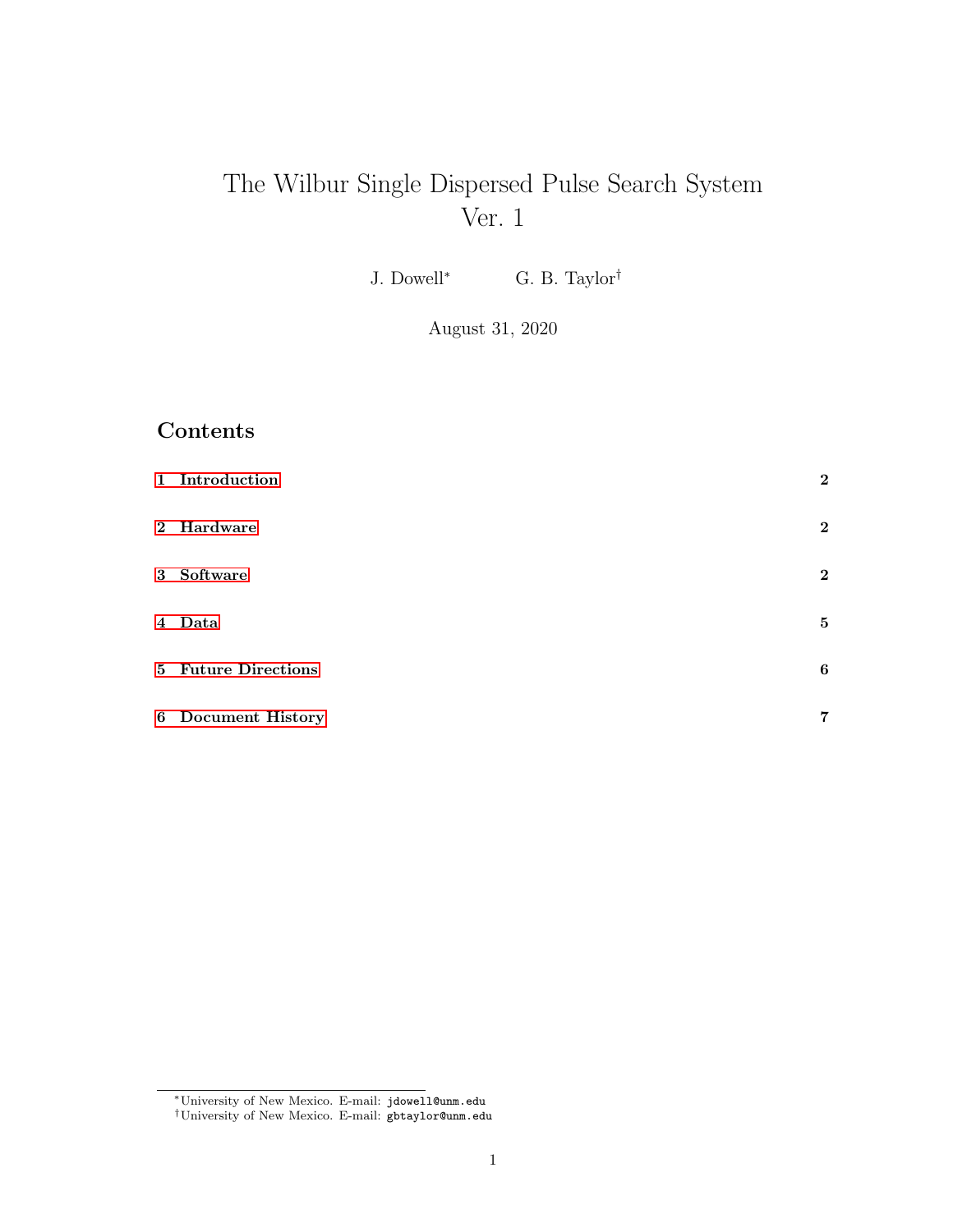#### <span id="page-1-0"></span>1 Introduction

The purpose of this document is to describe that Wilbur Single Dispersed Pulse Search System system that is deployed at the Long Wavelength Array station located on the Sevilleta National Wildlife Refuge (LWA-SV). This includes not only the data products and how they are made but also the hardware that the software runs on.

Briefly, Wilbur is a realtime system for searching for single dispersed pulses over the dispersion measure (DM) range of 10 to 500 pc  $\text{cm}^{-3}$ . The system runs commensally on beam 1 and uses the fast dispersion measure transform (FDMT; [\[3\]](#page-7-0)) for searching.

#### <span id="page-1-1"></span>2 Hardware

The Wilbur Single Dispersed Pulse Search System runs on a 4U Silicon Mechanics Rackform R2504.v7 platform. The machine has:

- Two 8-core Intel Xeon Silver 4208 processors with a base clock of 2.10GHz,
- 96 GB of 2666 MHz DDR4 memory,
- Two Nvidia Titan RTX GPUs with 24 GB of memory each,
- A 46 TB RAID6 array,
- A 480 GB Intel Optane 900P NVMe drive, and
- A Mellanox ConnectX-3 10GbE fiber card.

The Wilbur software is bound to one of the CPUs and one of the GPUs, uses the NVMe drive as a large data buffer, and writes raw DRX data corresponding to events to the RAID6 array. The other resources on the machine are used by the Orville Wideband Imager system which is described in LWA Memo 215.

#### <span id="page-1-2"></span>3 Software

The Wilbur is written in Python using the Bifrost framework (Cranmer et al. [\[1\]](#page-7-1)) and the source code is available on GitHub at [https://github.com/lwa-project/wilbur\\_frb\\_search](https://github.com/lwa-project/wilbur_frb_search). Figure [1](#page-2-0) shows the Bifrost blocks used for Wilbur. At the top of the diagram are the four data sources, one for each of the four tuning/polarizations of beam 1 from the ADP backend at LWA-SV. These data are 4+4-bit complex integer voltage time series data with a sample rate of up to 19.6 MHz.

Once the data have been received and reordered by the udp capture block, there are three blocks that make use of the data. The first is the SpectrometerOp block. This block takes the time domain data and generates XX and YY averaged spectra with integration times ∼ms. The spectra are then sent to the BandpassOp block where they are further processed. In this block the data are:

- 1. At the start of each unique frequency setup the number of channel ranges of DTV channels are determined. These will be used later in the processing for excising DTV flares that reflect off meteor trails in the upper atmosphere.
- 2. The higher of the two tunings is selected and only data from that tuning is kept. This is to increase the range of DM that can be searched.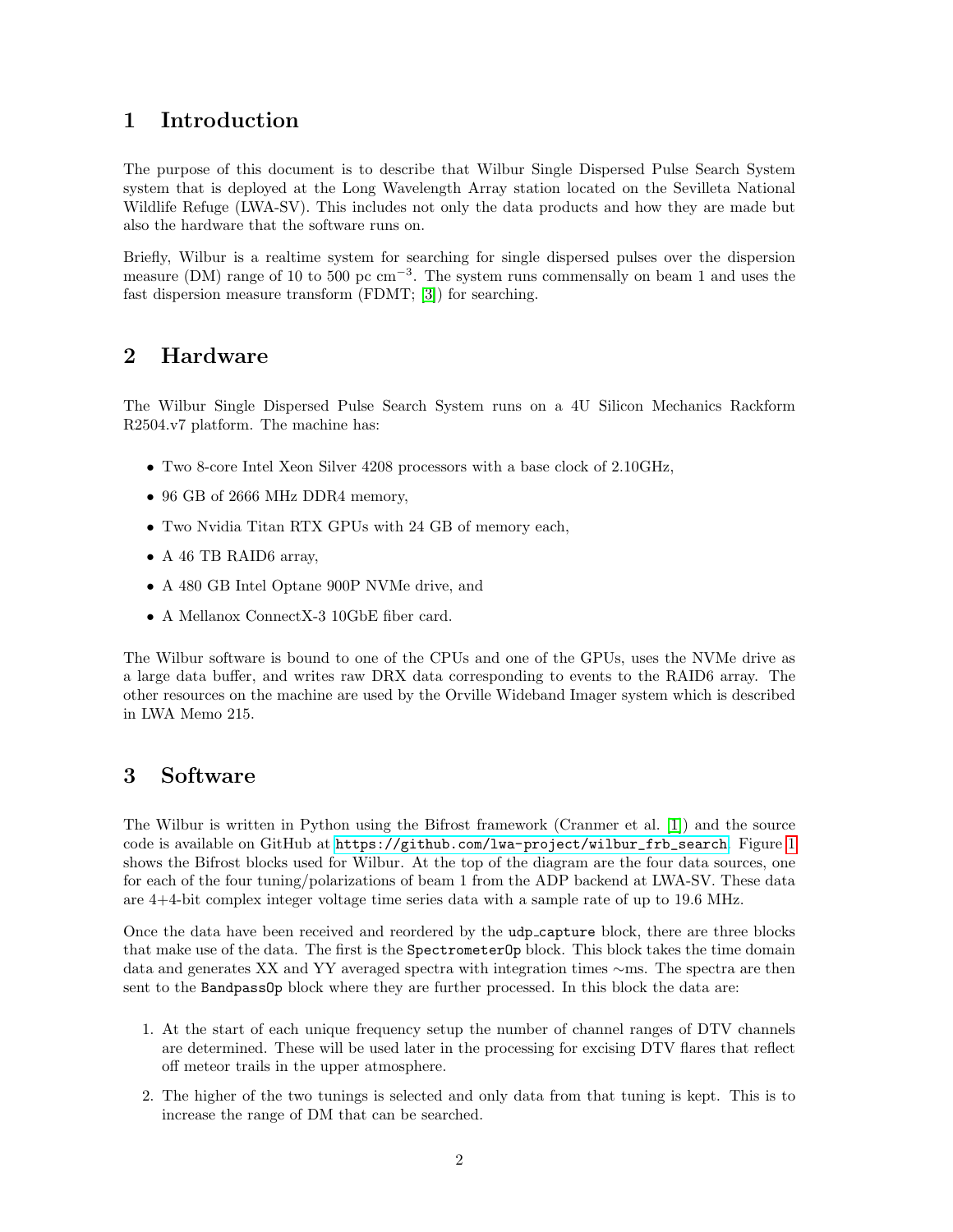Pipeline: wilbur\_search.py



<span id="page-2-0"></span>Figure 1: Bifrost block diagram for the Wilbur Single Dispersed Pulse Search System.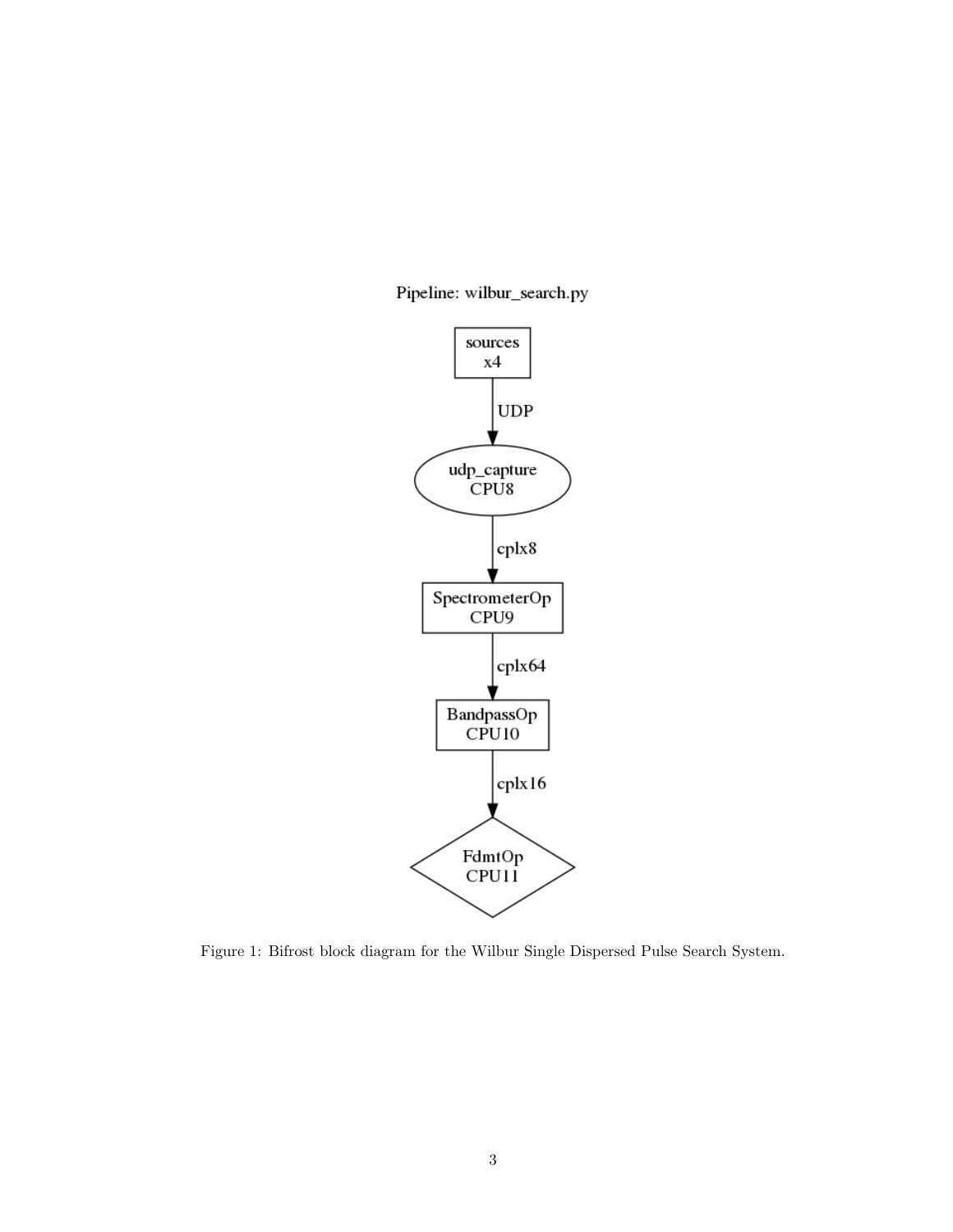

<span id="page-3-0"></span>Figure 2: Example BandpassOp diagnostic plot. The two panels on the left show the integrated spectra for both XX (top) and YY (bottom) data. The two panels on the right show the drift curve (integrated power as a function of time) for XX and YY. The panels on the right are labeled by flagging fraction and time.

- 3. The data are bandpassed to remove the spectral response of the telescope. This is done by:
	- (a) Creating a mean bandpass for each tuning/polarization in the data by averaging each bandpass section of data over time.
	- (b) Smoothing the mean bandpasses in frequency with a median filter to remove any narrow spikes in the data.
	- (c) Dividing the data by the filtered bandpasses to remove the frequency response of the instrument. The data should be mean 1 at this point.
	- (d) Flagging any points in time/frequency that are  $\gg$  1 or  $\ll$  1 since these are likely transient features.
- 4. DTV flares are flagged by:
	- (a) Looking at the power in the pilot tone for each DTV channel in the data and comparing it with the power in a nearby clean section of the DTV channel. The pilot carrier is located 309.4 kHz above the lower edge of the channel.
	- (b) Flagging the full DTV channel for any time where the power in the pilot is some multiplicative threshold greater than the clean section.
- 5. The drift curve (integrated power as a function of time) is flattened to remove power variations. This is done by:
	- (a) Creating a mean drift curve for each tuning/polarization in the data by averaging the data over frequency.
	- (b) Smoothing these mean drift curves in time with a median filter to remove any narrow spikes in the data.
	- (c) Subtracting these filtered drift curves from the data to remove the overall power drift in the instrument. The data should be mean 0 at this point.
	- (d) Flagging any points in time/frequency that are  $\gg 0$  or  $\ll 0$  since these are likely transient features.
- 6. After the data have been cleaned the XX and YY polarizations are summed to form Stokes I.
- 7. Finally, the Stokes I data are scaled and re-quantized from 32-bit floating point to 8-bit integers to save memory on the GPU where the FDMT search occurs.

As part of its processing the BandpassOp also writes out diagnostic plots for the data quality. An example of one of these plots is show in Figure [2](#page-3-0)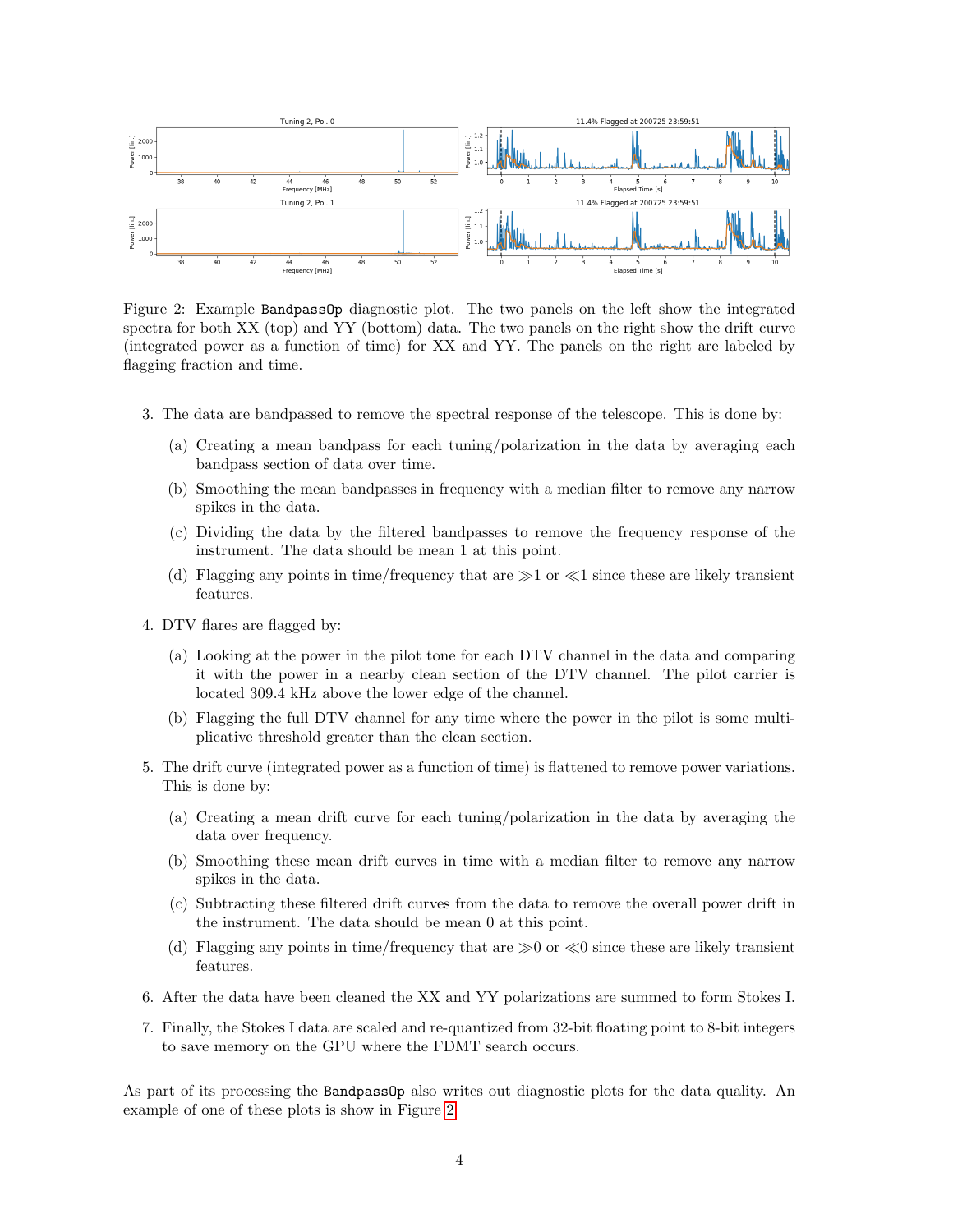

<span id="page-4-1"></span>Figure 3: Example event detected by Wilbur. Each panel represents a different pulse width and are labeled by the pulse width in ms and the strength of the detection. This particular event is a single pulse from PSR B1919+21 and the characteristic "bow time" is clearly seen in pulse widths from 10.0 and 140 ms with a peak detection at width of 40 ms.

The final stage of the Wilbur processing is to run a FDMT search for pulses at a variety of pulse widths. This block does the actual search for single dispersed pulses in the data using the fast DM transform method of Zacky & Ofek [\[3\]](#page-7-0). This is done by:

- 1. Loading in the data from BandpassOp and transposing the axis order.
- 2. Running the FDMT algorithm on the data to create a search space in DM.
- 3. Smoothing the data with boxcar filters of different widths from 10 to 300 ms to do a basic matched filter on pulse width.
- 4. Searching for peaks in the DM–time domain across the different pulse widths. Each peak is then converted to a significance using the mean and standard deviation of the data. Peaks above the pipeline's signal-to-noise threshold, S, are considered events. Peaks in the range of  $[S-1, S]$  are considered sub-events.

The results of this are shown in Figure [3.](#page-4-1)

#### <span id="page-4-0"></span>4 Data

For any event identified by the search pipeline, the raw DRX data is dumped from the large NVMe buffer. The data are written out as standard DRX files with filenames that correspond to the event time and peak DM. It should be noted that these files do not contain the exact same packets as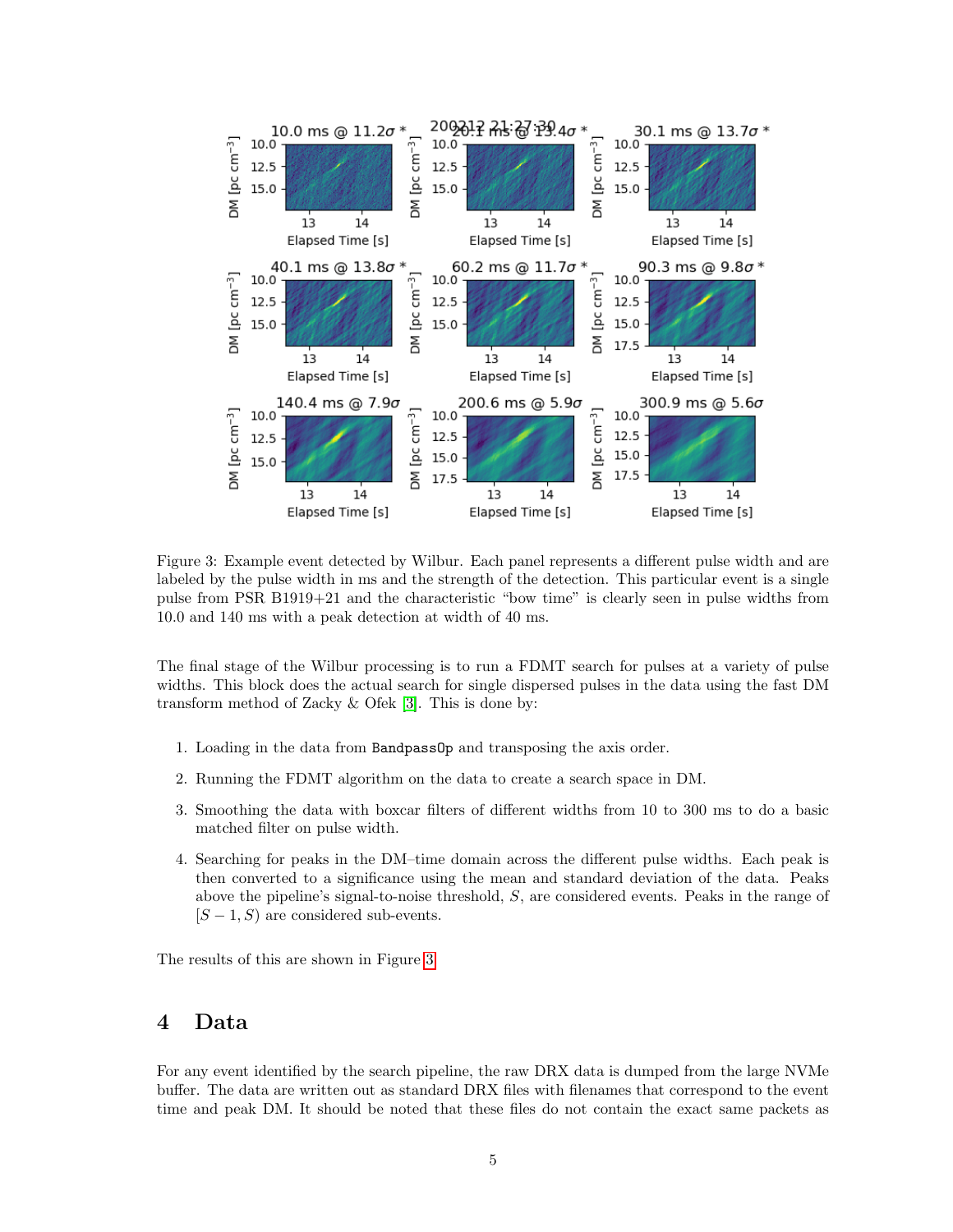Wilbur received. Rather, they are recreated by Wilbur from what is stored in the NVMe buffer so that the file corresponds to a set amount of time both before and after the event. For sub-events only the diagnostic plots, like the one shown in Figure [3,](#page-4-1) are generated.

### <span id="page-5-0"></span>5 Future Directions

The Wilbur system is still under development in the areas of RFI rejection, event detection, and overall goals. For the RFI flagging the open issues are:

- Is the current scheme of flagging in time and frequency, and searching for DTV flares sufficient?
- Are the flagging parameters tuned appropriately for typical running conditions?

For event detection the main issue is how to move from the simple "highest peak" approach to something more sophisticated that considers the data jointly across different pulse widths. This could include some kind of machine learning-based triage to further validate candidates.

For the overall goals the question is whether or not it makes sense to continue using Wilbur in a blind search mode or if it better to run it in a targeted mode with coherent dedispersion.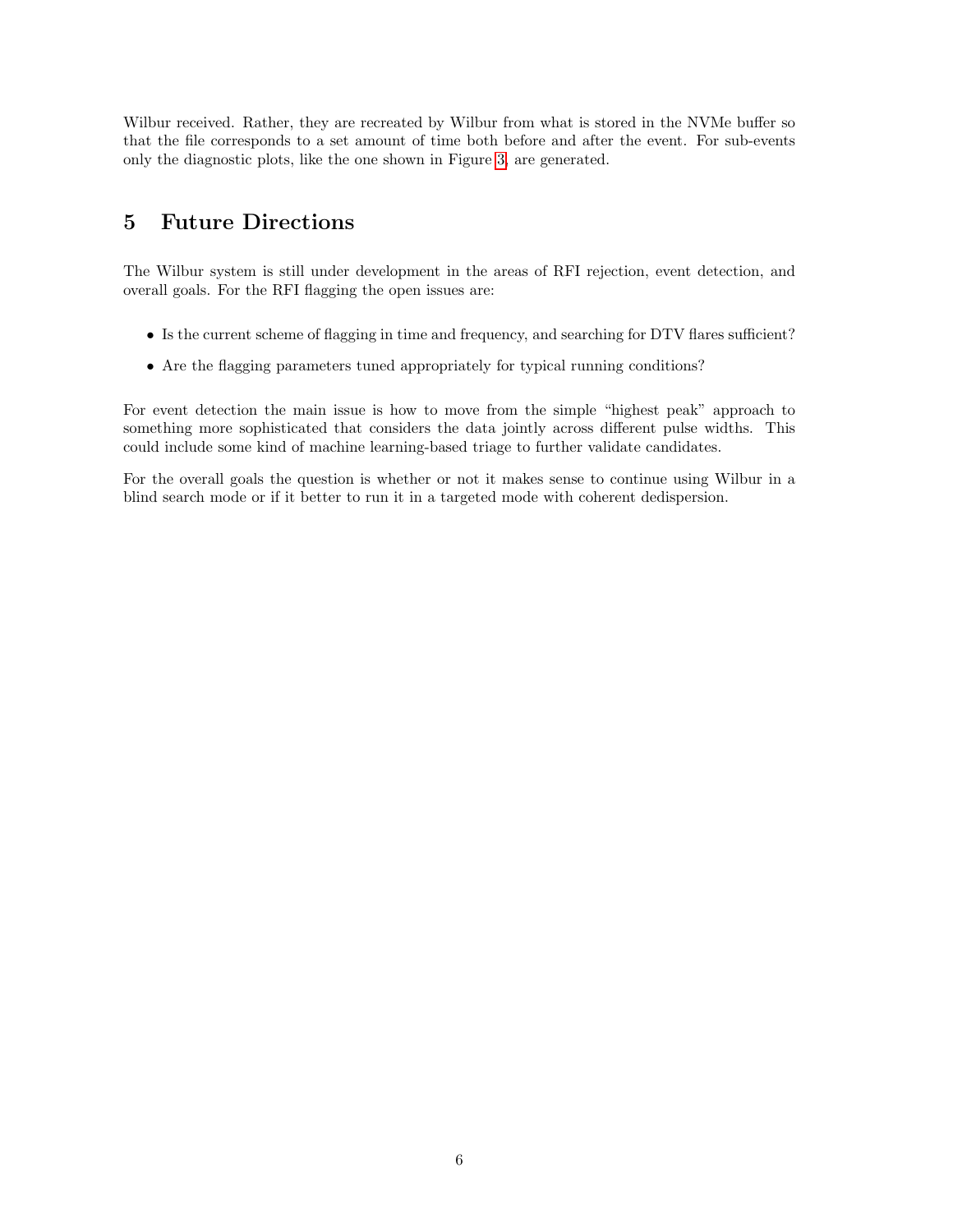# <span id="page-6-0"></span>6 Document History

• Version 1 (Aug 31, 2020): First version.